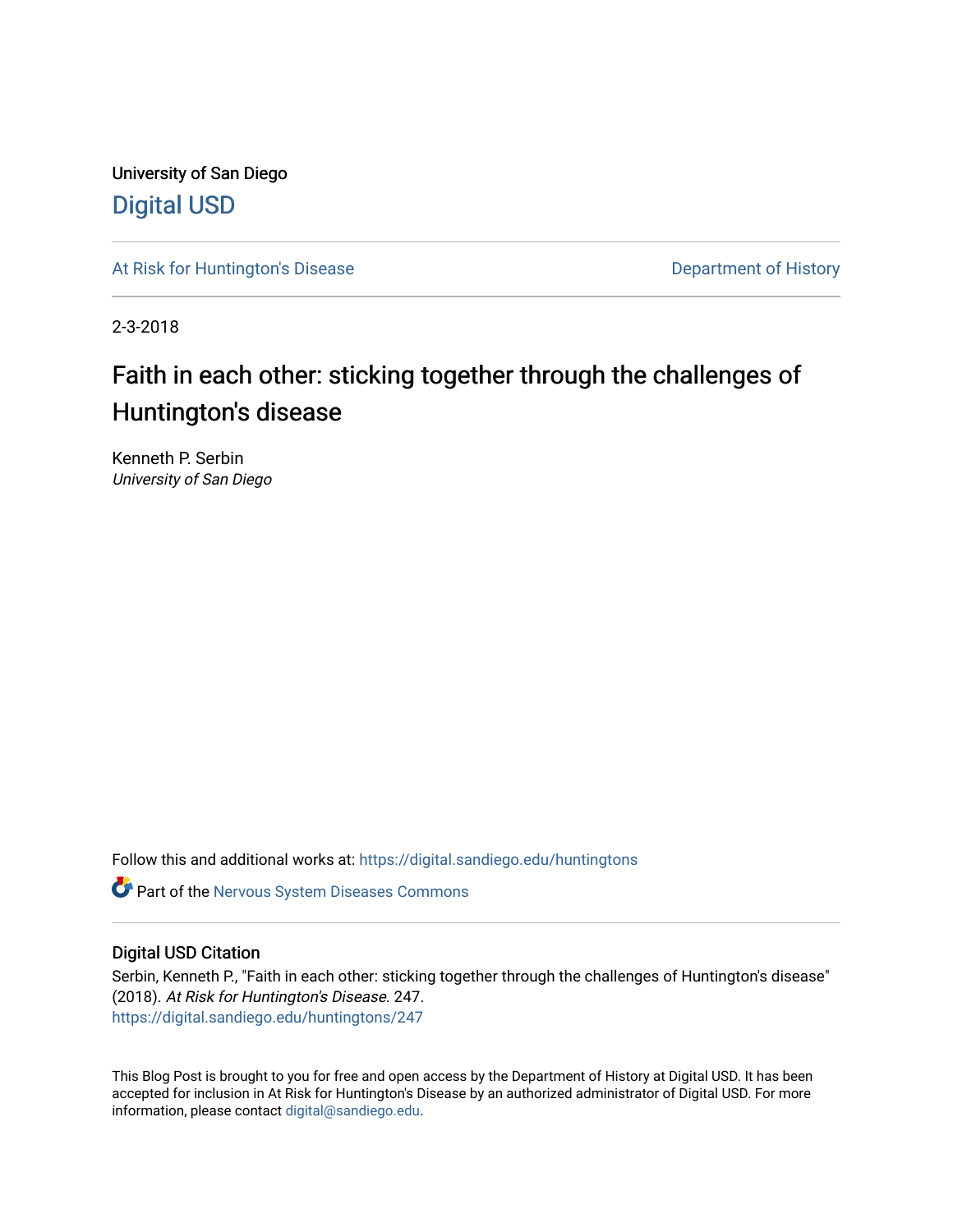## More **[Create Blog](https://www.blogger.com/home#create) [Sign In](https://www.blogger.com/)**

# [At Risk for Huntington's Disease](http://curehd.blogspot.com/)

*HD is a genetically caused brain disorder that causes uncontrollable bodily movements and robs people's ability to walk, talk, eat, and think. The final result is a slow, ugly death. Children of parents with HD have a 50-50 chance of inheriting the disease. There is no cure or treatment.*

## Blog Archive

- $\blacktriangleright$  [2021](http://curehd.blogspot.com/2021/) (12)
- $2020(16)$  $2020(16)$
- $2019(19)$  $2019(19)$
- $2018(16)$  $2018(16)$
- [►](javascript:void(0)) [December](http://curehd.blogspot.com/2018/12/) (2)
- [►](javascript:void(0)) [November](http://curehd.blogspot.com/2018/11/) (2)
- [►](javascript:void(0)) [September](http://curehd.blogspot.com/2018/09/) (2)
- $\blacktriangleright$  [July](http://curehd.blogspot.com/2018/07/) (1)
- $\blacktriangleright$  [May](http://curehd.blogspot.com/2018/05/) (1)
- $\blacktriangleright$  [April](http://curehd.blogspot.com/2018/04/) (2)
- $\blacktriangleright$  [March](http://curehd.blogspot.com/2018/03/) (3)
- $\blacktriangledown$  [February](http://curehd.blogspot.com/2018/02/) (3)

Overflow audience at 13th annual [Huntington's](http://curehd.blogspot.com/2018/02/overflow-audience-at-13th-annual.html) Dise... CHDI's 13th [conference](http://curehd.blogspot.com/2018/02/chdis-13th-conference-promises-some.html) promises some good news for... Faith in each other: sticking [together](http://curehd.blogspot.com/2018/02/faith-in-each-other-sticking-together.html) through the...

- $2017(14)$  $2017(14)$
- $2016(13)$  $2016(13)$
- $\blacktriangleright$  [2015](http://curehd.blogspot.com/2015/) (24)
- $2014(24)$  $2014(24)$
- $2013(30)$  $2013(30)$
- $\blacktriangleright$  [2012](http://curehd.blogspot.com/2012/) (26)
- $\blacktriangleright$  [2011](http://curehd.blogspot.com/2011/) (33)
- $\blacktriangleright$  [2010](http://curehd.blogspot.com/2010/) (26)
- $-2009(21)$  $-2009(21)$  $-2009(21)$
- $\blacktriangleright$  [2008](http://curehd.blogspot.com/2008/) $(7)$
- $\blacktriangleright$  [2007](http://curehd.blogspot.com/2007/) $(7)$
- $\blacktriangleright$  [2006](http://curehd.blogspot.com/2006/) (4)
- $\blacktriangleright$  [2005](http://curehd.blogspot.com/2005/) (17)

## About Me **GENE [VERITAS](https://www.blogger.com/profile/10911736205741688185)**

View my [complete](https://www.blogger.com/profile/10911736205741688185) profile

HD Links

[Huntington's](http://www.hdsa.org/) Disease Society of America

## SATURDAY, FEBRUARY 03, 2018

## Faith in each other: sticking together through the challenges of Huntington's disease

*This article is dedicated to my lovely wife Regina and to HD caregivers.*

In 2017 my wife Regina and I marked 25 years of marriage with several celebrations, including a May dinner in Rome before meeting Pope Francis at [#HDdennomore](http://curehd.blogspot.com/2017/05/pope-francis-declares-huntingtons.html) and then at one of our favorite San Diego restaurants on our anniversary, December 8.

Throughout last year, I relished the many triumphs of our life together: establishing successful careers, building important friendships, and raising our daughter Bianca, who will graduate from high school in June.

I have also reflected on how Regina and I have confronted the ordeals of Huntington's disease, the debilitating, genetic neurological disorder that took my [mother's life twelve years ago this month. Because I too carry the HD gene,](http://curehd.blogspot.com/2006/10/mourning-mom.html) I will inevitably develop symptoms.

Last year, former San Diego Chargers PR director Bill Johnston exemplified the commitment to caregiving when, after 38 years with the team, he skipped its transfer to [Los Angeles to keep his wife Ramona in an award-winning HD c](http://curehd.blogspot.com/2017/02/staying-when-chargers-leave-leading.html)[are](http://www.sandiegouniontribune.com/news/health/sd-me-edgemoor-award-20171019-story.html) facility.

"He didn't [run away from his marriage vows," HD community member Dave](https://www.facebook.com/Usna197) Elliott reacted to the news in a Facebook comment. In HD families, those vows imply a heightened commitment.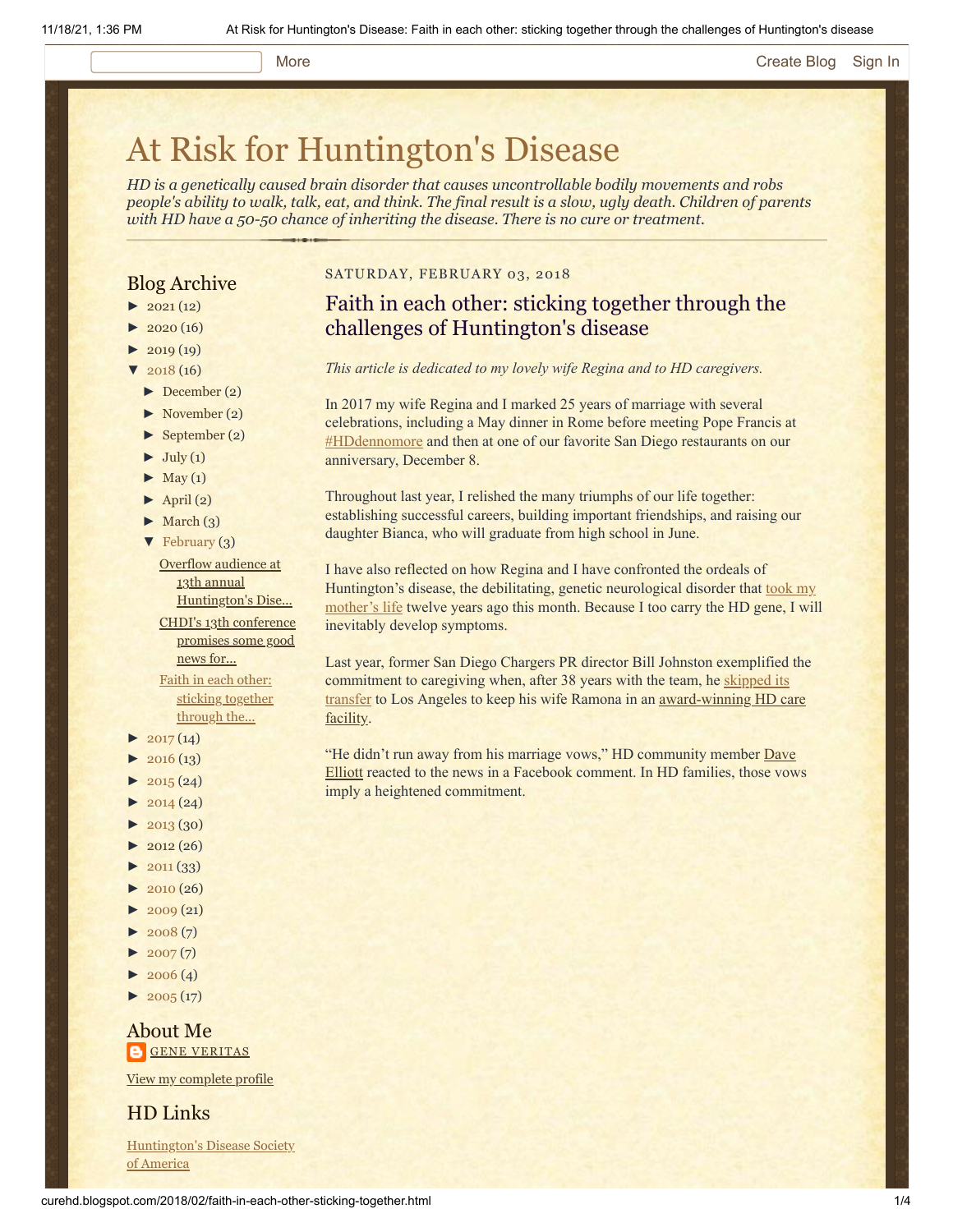11/18/21, 1:36 PM At Risk for Huntington's Disease: Faith in each other: sticking together through the challenges of Huntington's disease

[International](http://www.huntington-assoc.com/) Huntington **Association** [Huntington's](http://hddrugworks.org/) Disease Drug **Works** [Huntington's](http://www.hdlighthouse.org/) Disease **Lighthouse [Hereditary](http://www.hdfoundation.org/) Disease Foundation** [Huntington's](http://www.hdac.org/) Disease Advocacy Center Thomas [Cellini Huntington's](http://www.ourtchfoundation.org/) Foundation HDSA Orange County (CA) **[Affiliate](http://www.hdsaoc.org/)** HD Free with [PGD!](http://www.hdfreewithpgd.com/) [Stanford](http://www.stanford.edu/group/hopes/) HOPES Earth Source [CoQ10,](http://www.escoq10.com/) Inc.

## HD Blogs and Individuals

Chris Furbee: [Huntingtons](http://www.huntingtonsdance.org/) Dance Angela F.: Surviving [Huntington's?](http://survivinghuntingtons.blogspot.com/) Heather's [Huntington's](http://heatherdugdale.angelfire.com/) Disease Page



*Gene Veritas (aka Kenneth P. Serbin) and Regina Serbin at the Vatican Museums, with St. Peter's Basilica in the background, Rome, May 2017 (photo by Bianca Serbin)*

## **Avoiding the HD shipwreck**

Regina and I have faced the challenges of HD *together*.

The day after Christmas 1995, we received the terrible news that my mother had HD, that I had a 50-50 chance of inheriting the genetic defect, and that the children we planned for also faced a risk.

Many relationships shipwreck upon receiving such news ([click here](http://curehd.blogspot.com/2011/03/huntingtons-disease-loneliness-and-love.html) to read more).

However, Regina stood firmly by my side. One night, as I lay beside her gripped with fear, she hugged me tightly.

In 1999, Regina sat by my side as a geneticist revealed that I had tested positive for the HD gene.

Seven months later, we shared a tremendous sense of relief with the news that the baby in her womb, our daughter Bianca, had tested negative.

In 2011, Regina sat in the front row as I delivered the [keynote address](http://curehd.blogspot.com/2011/02/unmasking-gene-veritas-huntingtons.html) at the "Super Bowl" of HD research, the Sixth Annual HD Therapeutics Conference, sponsored by [CHDI Foundation, Inc.](http://chdifoundation.org/)

Each day, Regina lives with the fear that she could lose me to HD. Like my "HD warrior" father, who cared for my mother daily for more than a decade, she faces the prospect of watching (and tending) to my slow deterioration and loss of self.

However, not once has she blinked in her commitment.

With faith [in each other, and also in the Creator, we have stared down the lion of](https://www.huffingtonpost.com/kenneth-p-serbin/huntingtons-disease_b_7472784.html) HD. Striding side-by-side in annual Team Hope Walks, we yearn for an effective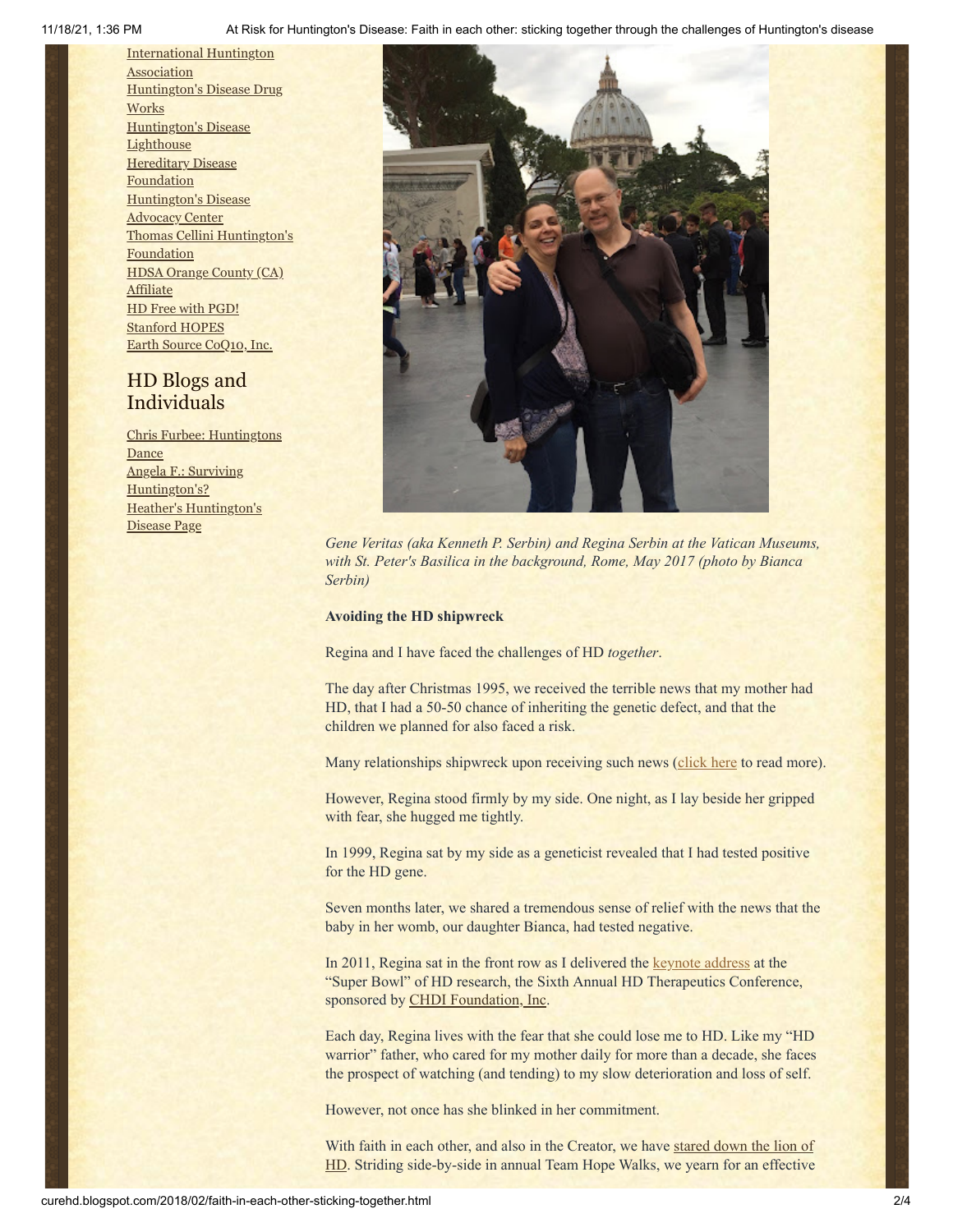treatment.

## **A healthy relationship might delay onset**

Like any long-term relationship, ours has had its ups and downs. Sometimes our different cultural backgrounds (Regina's from Brazil) have led to disagreements. Overall, though, we have come to accept and appreciate each other's foibles.



*Ken and Regina in front of the Sugar Loaf Mountain in Rio de Janeiro, 1991 (family photo)*

We've built a united front in running the household, helping Bianca prepare for college, and strengthening the family finances, preparing for the likelihood of my disability.

Whereas my mother's HD symptoms started in her late 40s, at 58 I have fortunately avoided HD onset.

Scientists are still seeking to explain the differences in onset in people with identical HD mutations like my mother and me. I've strived to lead a healthy life, as I've chronicled in this blog.

Though the [data from studies is complex, science suggests that healthy](https://www.huffingtonpost.com/entry/marriage-health-stress-levels_us_58a32c64e4b03df370da768c) relationships can help promote overall health.

I firmly believe that I remain asymptomatic in good part because of Regina's love and support, and because of our shared mission to build a family and raise a thriving child, soon to turn 18.

### **Treasuring my family**

In our frenetic society, and as my aging seems to make life move faster, it becomes easy to take Regina for granted in our daily routines.

I feel a deep need to stop time and savor every moment with Regina and Bianca.

As I've pondered the deeper meaning of our marital commitment, I've focused on what's essential: treasuring them fully.

Posted by Gene [Veritas](https://www.blogger.com/profile/10911736205741688185) at [9:59](http://curehd.blogspot.com/2018/02/faith-in-each-other-sticking-together.html) PM

Labels: 25th [anniversary](http://curehd.blogspot.com/search/label/25th%20anniversary) , Bill [Johnston](http://curehd.blogspot.com/search/label/Bill%20Johnston) , [caregivers](http://curehd.blogspot.com/search/label/caregivers) , [commitment](http://curehd.blogspot.com/search/label/commitment) , [family](http://curehd.blogspot.com/search/label/family) , gene carrier , Gene [Veritas](http://curehd.blogspot.com/search/label/Gene%20Veritas) , [genetic](http://curehd.blogspot.com/search/label/genetic%20defect) defect , [Huntington's](http://curehd.blogspot.com/search/label/gene%20carrier) disease , [Kenneth](http://curehd.blogspot.com/search/label/Kenneth%20P.%20Serbin) P. Serbin ,